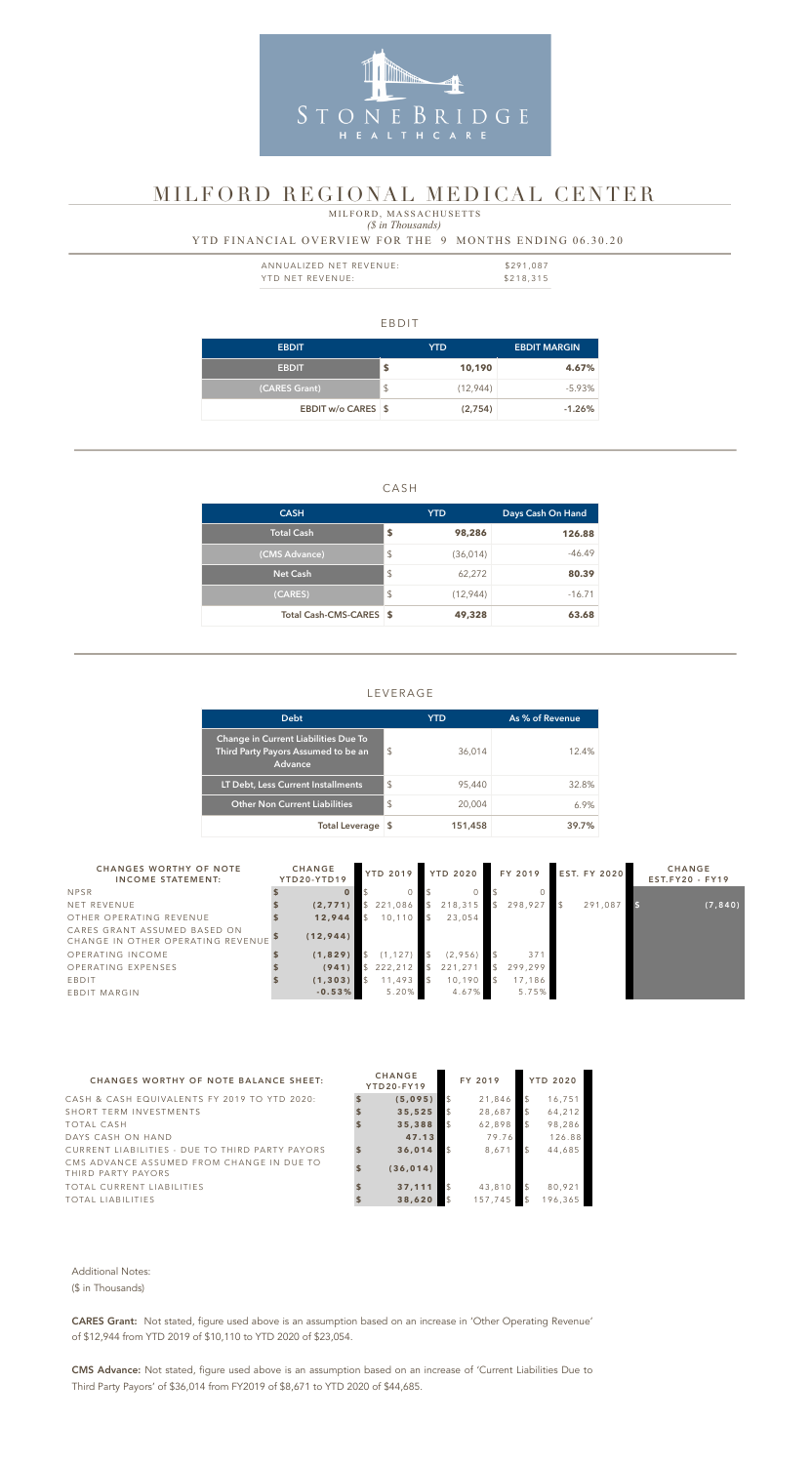

# EBDIT

#### *(\$ in Thousands)*  YTD EBDIT WITH & WITHOUT CARES GRANT FOR THE 9 MONTHS ENDING 06.30.20 MILFORD REGIONAL MEDICAL CENTER

| ANNUALIZED NET REVENUE: | \$291,087 |
|-------------------------|-----------|
| YTD NET REVENUE:        | \$218,315 |

## EBDIT YTD 2020

| <b>EBDIT</b>             | <b>YTD</b>                       | <b>EBDIT MARGIN</b> |
|--------------------------|----------------------------------|---------------------|
| <b>Operating Income</b>  | $\frac{1}{2}$<br>(2,956)         |                     |
| <b>Plus Interest</b>     | $\sqrt[6]{\frac{1}{2}}$<br>3,927 |                     |
| <b>Plus Depreciation</b> | $\frac{1}{2}$<br>9,219           |                     |
| Total EBDIT \$           | 10,190                           | 4.67%               |

## CARES GRANT

| <b>CARES GRANT</b>           | <b>YTD</b>     |
|------------------------------|----------------|
| <b>CARES Grant - Assumed</b> | \$<br>(12.944) |
| Total CARES Funding \$       | (12, 944)      |

#### EBDIT WITHOUT CARES

| <b>EBDIT WITHOUT CARES</b> |     | YTD.      | <b>EBDIT MARGIN</b> |
|----------------------------|-----|-----------|---------------------|
| <b>EBDIT w/ CARES</b>      | S   | 10,190    | 4.67%               |
| (CARES)                    | \$. | (12, 944) | $-5.93\%$           |
| Total EBDIT w/o CARES \$   |     | (2,754)   | $-1.26\%$           |